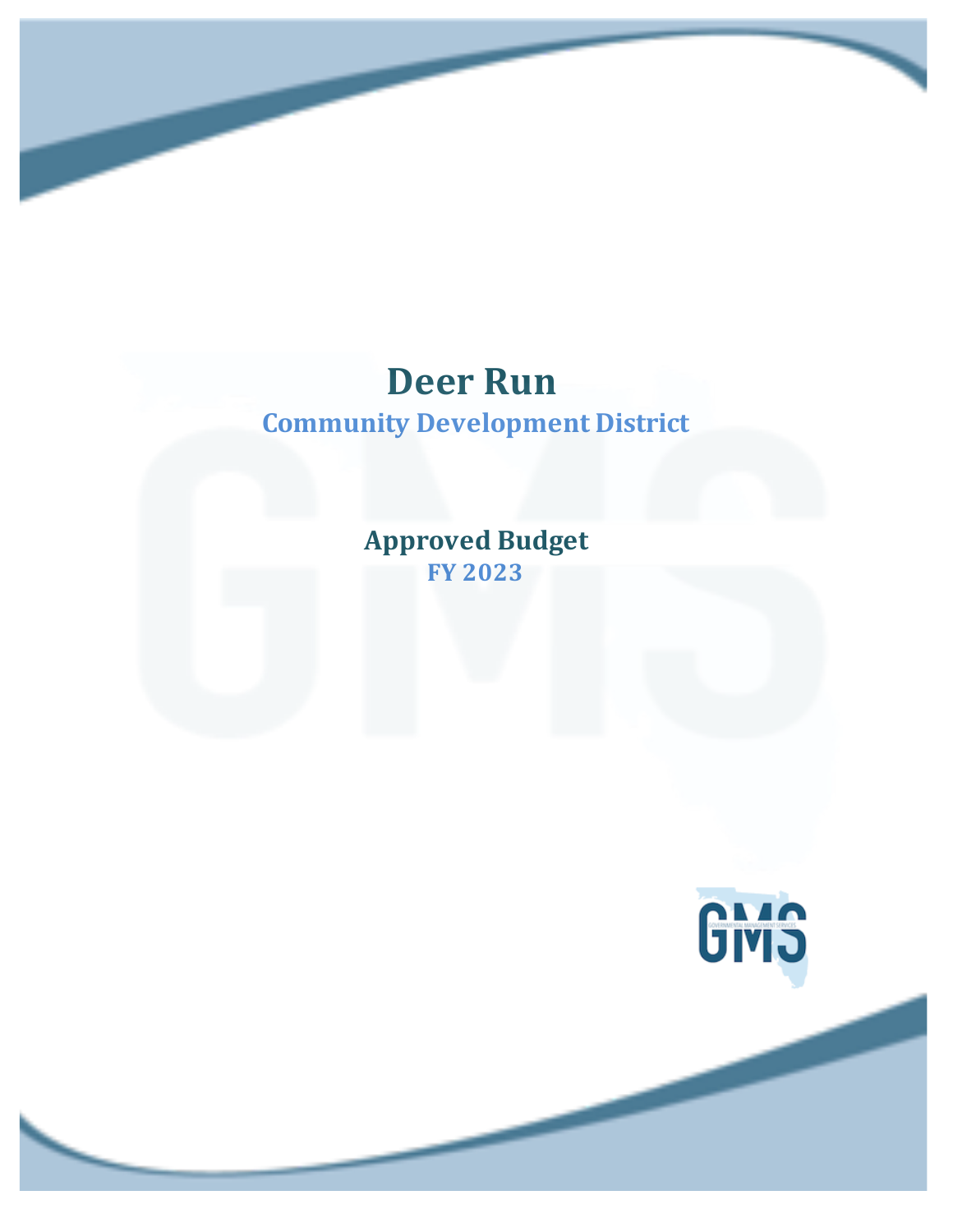## **Table of Contents**

| <b>General Fund</b>                  | Page 1-2  |
|--------------------------------------|-----------|
| <b>General Fund Assessment Table</b> | Page 3    |
| <b>General Fund Narrative</b>        | Page 4-10 |
| Capital Reserve Fund                 | Page 11   |
| Debt Service Fund - Series 2018      | Page 12   |
| Series 2018 Amortization Schedule    | Page 13   |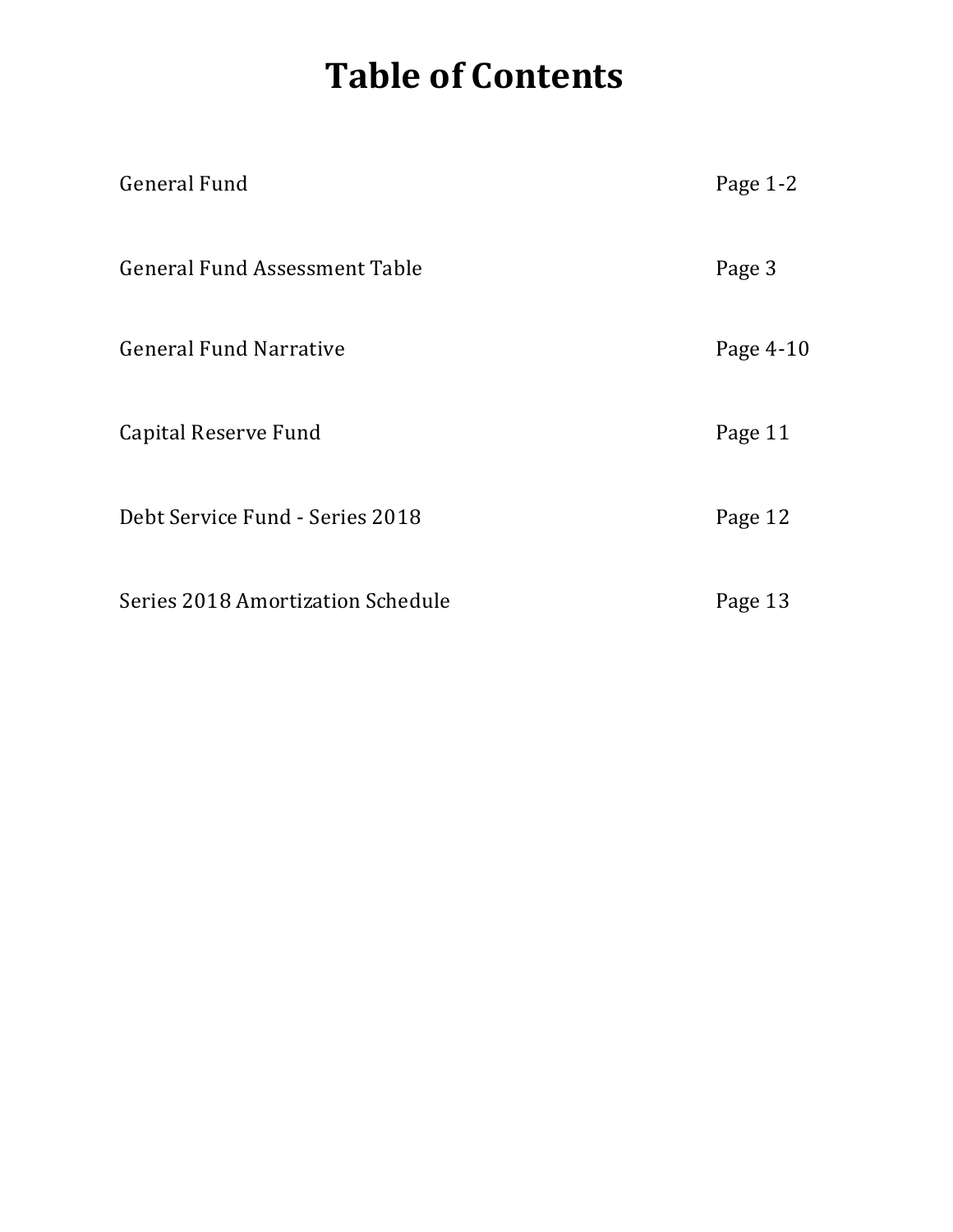### **Deer Run**

**Community Development District** 

### **General Fund Budget**

|                                           | <b>ADOPTED</b> | <b>ACTUAL</b> | <b>PROJECTED</b>  | <b>TOTAL</b>  | <b>APPROVED</b> | <b>INCREASE/</b> |
|-------------------------------------------|----------------|---------------|-------------------|---------------|-----------------|------------------|
|                                           | FY2022         | <b>THRU</b>   | NEXT <sub>5</sub> | AS OF         | FY2023          | (DECREASE)       |
| <b>DESCRIPTION</b>                        | <b>BUDGET</b>  | 4/30/22       | <b>MONTHS</b>     | 9/30/22       | <b>BUDGET</b>   | <b>REVISION</b>  |
|                                           |                |               |                   |               |                 |                  |
| <b>Revenues</b>                           |                |               |                   |               |                 |                  |
| Assessments                               | \$720,526      | \$630,078     | \$90,449          | \$720,526     | \$799,195       | \$78,669         |
| Golf Course Lake Maintenance Contribution | \$4,800        | \$2,010       | \$2,010           | \$4,020       | \$4,800         | \$0              |
| <b>Developer Contributions</b>            | \$0            | \$3,500       | \$0               | \$3,500       | \$0             | \$0              |
| Miscellaneous Income                      | \$0            | \$13,101      | \$0               | \$13,101      | \$0             | \$0              |
|                                           |                |               |                   |               |                 |                  |
| <b>TOTAL REVENUES</b>                     | \$725,326      | \$648,689     | \$<br>92,459      | \$<br>741,148 | \$803,995       | \$<br>78,669     |
|                                           |                |               |                   |               |                 |                  |
| <b>Expenditures</b>                       |                |               |                   |               |                 |                  |
| Administrative                            |                |               |                   |               |                 |                  |
|                                           |                |               |                   |               |                 |                  |
| <b>Supervisor Fees</b>                    | \$4,200        | \$2,200       | \$2,000           | \$4,200       | \$4,200         | \$0              |
| FICA Expense                              | \$321          | \$168         | \$150             | \$318         | \$321           | \$0              |
| Engineering                               | \$12,000       | \$905         | \$24,525          | \$25,430      | \$12,000        | \$0              |
| Dissemination                             | \$2,500        | \$1,458       | \$1,042           | \$2,500       | \$2,500         | \$0              |
| Attorney                                  | \$20,000       | \$8,983       | \$6,416           | \$15,399      | \$20,000        | \$0              |
| Annual Audit                              | \$3,535        | \$0           | \$3,535           | \$3,535       | \$4,000         | \$465            |
| <b>Trustee Fees</b>                       | \$3,500        | \$0           | \$3,500           | \$3,500       | \$3,500         | \$0              |
| Arbitrage                                 | \$450          | \$0           | \$450             | \$450         | \$450           | \$0              |
| <b>Assessment Roll Services</b>           | \$2,500        | \$2,500       | \$0               | \$2,500       | \$2,500         | \$0              |
| <b>Management Fees</b>                    | \$32,782       | \$19,123      | \$13,659          | \$32,782      | \$34,421        | \$1,639          |
| <b>Information Technology</b>             | \$876          | \$511         | \$365             | \$876         | \$1,095         | \$219            |
| Website Maintenance                       | \$524          | \$306         | \$218             | \$524         | \$655           | \$131            |
| Telephone                                 | \$50           | \$24          | \$67              | \$91          | \$100           | \$50             |
| Postage                                   | \$600          | \$342         | \$245             | \$587         | \$600           | \$0              |
| Insurance                                 | \$6,961        | \$6,549       | \$0               | \$6,549       | \$7,858         | \$897            |
| Printing & Binding                        | \$800          | \$137         | \$98              | \$235         | \$800           | \$0              |
| <b>Travel Per Diem</b>                    | \$250          | \$0           | \$70              | \$70          | \$250           | \$0              |
| Legal Advertising                         | \$1,330        | \$229         | \$1,101           | \$1,330       | \$1,330         | \$0              |
| Other Current Charges                     | \$2,500        | \$1,149       | \$640             | \$1,789       | \$2,500         | \$0              |
| Office Supplies                           | \$100          | \$13          | \$39              | \$53          | \$100           | \$0              |
| Dues, Licenses & Subscriptions            | \$175          | \$175         | \$0               | \$175         | \$175           | \$0              |
|                                           |                |               |                   |               |                 |                  |
| <b>Total Administrative</b>               | 95,954<br>\$   | 44,773<br>\$  | \$<br>58,120      | \$<br>102,894 | 99,355<br>\$    | \$<br>3,401      |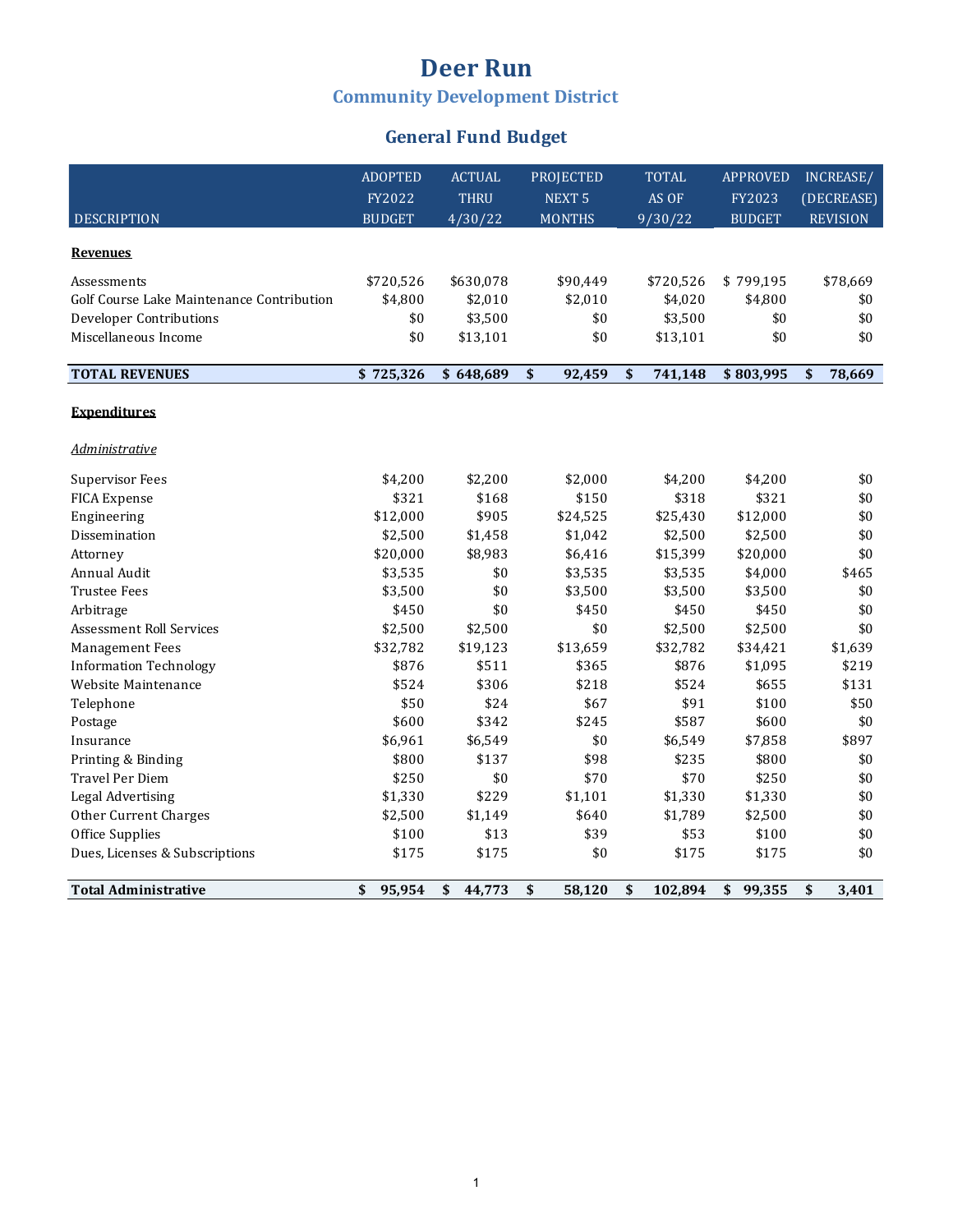### **General Fund Budget**

|                                       | <b>ADOPTED</b> | <b>ACTUAL</b>        |                   | <b>PROJECTED</b>  |                      | <b>TOTAL</b> | <b>APPROVED</b> |                   | INCREASE/       |
|---------------------------------------|----------------|----------------------|-------------------|-------------------|----------------------|--------------|-----------------|-------------------|-----------------|
|                                       | FY2022         | THRU                 |                   | NEXT <sub>5</sub> |                      | AS OF        | FY2023          |                   | (DECREASE)      |
| <b>DESCRIPTION</b>                    | <b>BUDGET</b>  | 4/30/22              |                   | <b>MONTHS</b>     |                      | 9/30/22      | <b>BUDGET</b>   |                   | <b>REVISION</b> |
|                                       |                |                      |                   |                   |                      |              |                 |                   |                 |
| Maintenance                           |                |                      |                   |                   |                      |              |                 |                   |                 |
| Field Management                      | \$31,827       | \$13,262             |                   | \$13,261          |                      | \$26,523     | \$33,418        |                   | \$1,591         |
| Electric                              | \$80,000       | \$45,101             |                   | \$32,215          |                      | \$77,316     | \$85,048        |                   | \$5,048         |
| Water & Sewer                         | \$12,500       | \$4,993              |                   | \$4,260           |                      | \$9,253      | \$12,500        |                   | \$0             |
| Landscape Maintenance                 | \$141,900      | \$74,902             |                   | \$54,698          |                      | \$129,599    | \$141,900       |                   | \$0             |
| Landscape Contingency                 | \$6,000        | \$0                  |                   | \$3,000           |                      | \$3,000      | \$6,000         |                   | \$0             |
| Lake Maintenance                      | \$30,000       | \$15,825             |                   | \$11,675          |                      | \$27,500     | \$30,000        |                   | \$0             |
| Water Feature Maintenance             | \$8,000        | \$0                  |                   | \$3,097           |                      | \$3,097      | \$8,000         |                   | \$0             |
| <b>Irrigation Repairs</b>             | \$15,000       | \$20,371             |                   | \$10,000          |                      | \$30,371     | \$20,400        |                   | \$5,400         |
| Contingency                           | \$3,000        | \$748                |                   | \$550             |                      | \$1,298      | \$3,000         |                   | \$0             |
|                                       |                |                      |                   |                   |                      |              |                 |                   |                 |
| <b>Total Maintenance</b>              | \$328,227      | \$175,200            | \$                | 132,756           | \$                   | 307,956      | \$340,266       | \$                | 12,039          |
| <b>Amenity Center</b>                 |                |                      |                   |                   |                      |              |                 |                   |                 |
| Amenities Management                  | \$78,750       | \$42,650             |                   | \$36,100          |                      | \$78,750     | \$86,625        |                   | \$7,875         |
| Property Insurance                    | \$37,148       | \$34,955             |                   | \$0               |                      | \$34,955     | \$41,946        |                   | \$4,798         |
| Pool Maintenance                      | \$10,200       | \$6,144              |                   | \$4,250           |                      | \$10,394     | \$11,220        |                   | \$1,020         |
| Pool Chemicals                        | \$8,500        | \$5,644              |                   | \$4,000           |                      | \$9,644      | \$10,560        |                   | \$2,060         |
| Janitorial Services                   | \$12,756       | \$5,898              |                   | \$6,858           |                      | \$12,756     | \$14,032        |                   | \$1,276         |
| Pest Control                          | \$1,000        | \$560                |                   | \$400             |                      | \$960        | \$1,100         |                   | \$100           |
| <b>Facilities Maintenance</b>         | \$25,000       | \$24                 |                   | \$15,000          |                      | \$15,024     | \$25,000        |                   | \$0             |
| Cable, Internet & Telephone Services  | \$5,500        | \$3,409              |                   | \$2,435           |                      | \$5,845      | \$6,600         |                   | \$1,100         |
| Electric - Amenities                  | \$18,000       | \$7,600              |                   | \$6,000           |                      | \$13,600     | \$18,000        |                   | \$0             |
| Water & Sewer - Amenities             | \$25,000       | \$13,819             |                   | \$14,000          |                      | \$27,819     | \$30,000        |                   | \$5,000         |
| Gas Service                           | \$950          | \$267                |                   | \$425             |                      | \$692        | \$950           |                   | \$0             |
| <b>Security Monitoring</b>            | \$1,500        | \$0                  |                   | \$750             |                      | \$750        | \$1,500         |                   | \$0             |
| Access Cards                          | \$500          | \$0                  |                   | \$250             |                      | \$250        | \$500           |                   | \$0             |
| <b>Operating Supplies</b>             | \$3,000        | \$575                |                   | \$410             |                      | \$985        | \$3,000         |                   | \$0             |
| Amenity Repairs & Maintenance         | \$18,800       | \$6,043              |                   | \$4,316           |                      | \$10,359     | \$18,800        |                   | \$0             |
| Pool Repairs & Maintenance            | \$15,000       | \$0                  |                   | \$7,500           |                      | \$7,500      | \$15,000        |                   | \$0             |
| <b>Special Events</b>                 | \$13,000       | \$4,625              |                   | \$5,304           |                      | \$9,929      | \$13,000        |                   | \$0             |
| Holiday Décor                         | \$4,000        | \$905                |                   | \$2,137           |                      | \$3,041      | \$4,000         |                   | \$0             |
| Fitness Center Repairs & Maintenance  | \$500          | \$40                 |                   | \$250             |                      | \$290        | \$500           |                   | \$0             |
| Office Supplies                       | \$1,000        | \$104                |                   | \$896             |                      | \$1,000      | \$1,000         |                   | \$0             |
| Elevator Maintenance                  | \$2,000        | \$0                  |                   | \$1,363           |                      | \$1,363      | \$2,000         |                   | \$0             |
| Contingency                           | \$9,041        | \$0                  |                   | \$4,500           |                      | \$4,500      | \$9,041         |                   | \$0             |
| <b>Total Amenity Center</b>           | \$291,145      | \$133,263            | \$                | 117,144           | \$                   | 250,408      | \$314,374       | \$                | 23,229          |
|                                       |                |                      |                   |                   |                      |              |                 |                   |                 |
| Other Sources/(Uses)                  |                |                      |                   |                   |                      |              |                 |                   |                 |
| Capital Reserve                       | \$10,000       | \$993                |                   | \$9,007           |                      | \$10,000     | \$50,000        |                   | \$40,000        |
| Total Other Sources/(Uses)            | \$<br>10,000   | $\frac{1}{2}$<br>993 | $\boldsymbol{\$}$ | 9,007             | $\sqrt{\frac{1}{2}}$ | 10,000       | \$<br>50,000    | $\boldsymbol{\$}$ | 40,000          |
|                                       |                |                      |                   |                   | $\frac{1}{2}$        |              |                 |                   |                 |
| <b>TOTAL EXPENDITURES</b>             | \$725,326      | \$354,230            | \$                | 317,027           |                      | 671,257      | \$803,995       | \$                | 78,669          |
| <b>EXCESS REVENUES/(EXPENDITURES)</b> | \$             | \$294,459            | \$                | (224, 569)        | \$                   | 69,891       | \$              | \$                | (0)             |
|                                       |                | 2                    |                   |                   |                      |              |                 |                   |                 |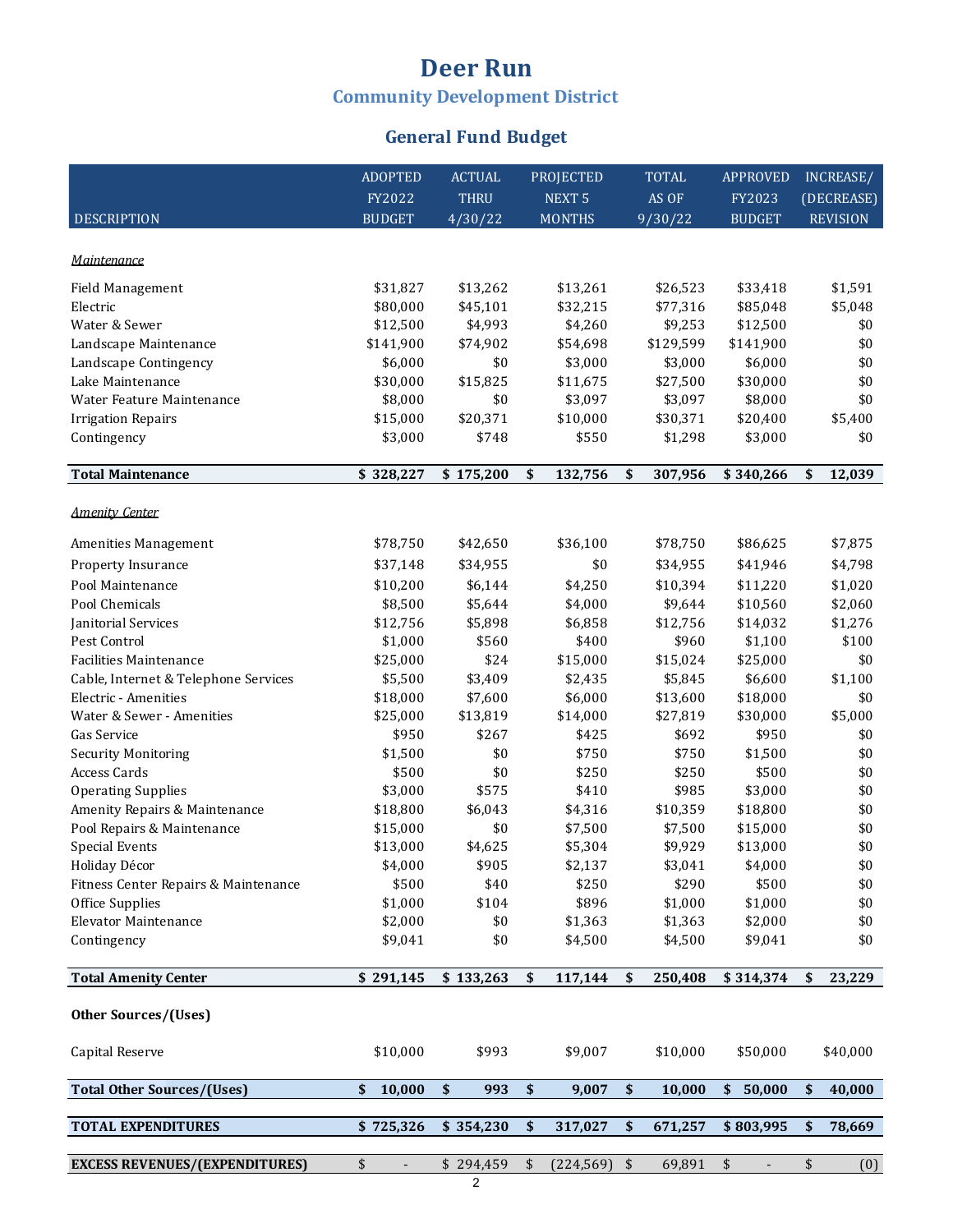### **FY2023 Proposed Budget**

| Lot Size    | No. of Units | <b>ERU Value</b> | Total ERU's | $\%$   | FY23 Total<br>Net<br>Assessments | FY23 Total<br>Gross<br>Assessments | FY23 Per Unit<br>Gross<br>Assessment |
|-------------|--------------|------------------|-------------|--------|----------------------------------|------------------------------------|--------------------------------------|
|             |              |                  |             |        |                                  |                                    |                                      |
| 40'         | 444          | 0.54             | 237.98      | 44.51% | \$215,808.66                     | \$229,583.68                       | \$517.08                             |
| 50'         | 338          | 0.67             | 226.46      | 42.36% | \$205,361.92                     | \$218,470.13                       | \$646.36                             |
| 75'         | 61           | 1                | 61          | 11.41% | \$55,316.95                      | \$58,847.82                        | \$964.72                             |
| Commercial  | 15           | 0.5              | 7.5         | 1.40%  | \$6,801.26                       | \$7,235.39                         | \$482.36                             |
| Golf Course | 1            | 1.69             | 1.69        | 0.32%  | \$1.532.55                       | \$1,630.37                         | \$1,630.37                           |
|             |              |                  | 534.63      |        | \$484.821.35                     | \$515.767.39                       |                                      |

#### **Operations & Maintenance Assessments - No Amenities**

#### **Operations & Maintenance Assessments - Amenities**

| Lot Size    | No. of Units | <b>ERU Value</b> | Total ERU's  | %        | FY23 Total<br>Net<br>Assessments | FY23 Total<br>Gross<br>Assessments | FY23 Per Unit<br>Gross<br>Assessment |
|-------------|--------------|------------------|--------------|----------|----------------------------------|------------------------------------|--------------------------------------|
|             |              |                  |              |          |                                  |                                    |                                      |
| 40'         | 444          | 1                | 444          | 52.67%   | \$165,577.55                     | \$176,146.33                       | \$396.73                             |
| 50'         | 338          | 1                | 338          | 40.09%   | \$126,047.78                     | \$134,093.38                       | \$396.73                             |
| 75'         | 61           | 1                | 61           | 7.24%    | \$22,748.27                      | \$24,200.28                        | \$396.73                             |
| Commercial  | 15           | $\boldsymbol{0}$ | $\mathbf{0}$ | $0.00\%$ | \$0.00                           | \$0.00                             | \$0.00                               |
| Golf Course | 1            | $\mathbf{0}$     | $\mathbf{0}$ | $0.00\%$ | \$0.00                           | \$0.00                             | \$0.00                               |
|             |              |                  | 843          |          | \$314,373.60                     | \$334.440.00                       |                                      |
|             |              |                  |              |          |                                  |                                    |                                      |

#### **Operations & Maintenance Assessments - Combined**

| Lot Size                                       | No. of Units                | FY23 Total<br>Net<br>Assessments                                                        | FY23 Total<br>Gross<br>Assessments                                                      | FY23 Gross<br>Per Unit<br>Assessment                           | FY22 Gross<br>Per Unit<br>Assessment                         | Increase                                               | Percentage<br>Increase          |
|------------------------------------------------|-----------------------------|-----------------------------------------------------------------------------------------|-----------------------------------------------------------------------------------------|----------------------------------------------------------------|--------------------------------------------------------------|--------------------------------------------------------|---------------------------------|
| 40'<br>50'<br>75'<br>Commercial<br>Golf Course | 444<br>338<br>61<br>15<br>1 | \$381,386.22<br>\$331,409.70<br>\$78,065.22<br>\$6.801.26<br>\$1.532.55<br>\$799.194.95 | \$405.730.02<br>\$352.563.51<br>\$83,048.11<br>\$7,235.39<br>\$1,630.37<br>\$850.207.39 | \$913.81<br>\$1,043.09<br>\$1.361.44<br>\$482.36<br>\$1.630.37 | \$825.36<br>\$939.86<br>\$1.221.81<br>\$427.20<br>\$1.443.94 | \$88.45<br>\$103.23<br>\$139.63<br>\$55.16<br>\$186.43 | 11%<br>11%<br>11%<br>13%<br>13% |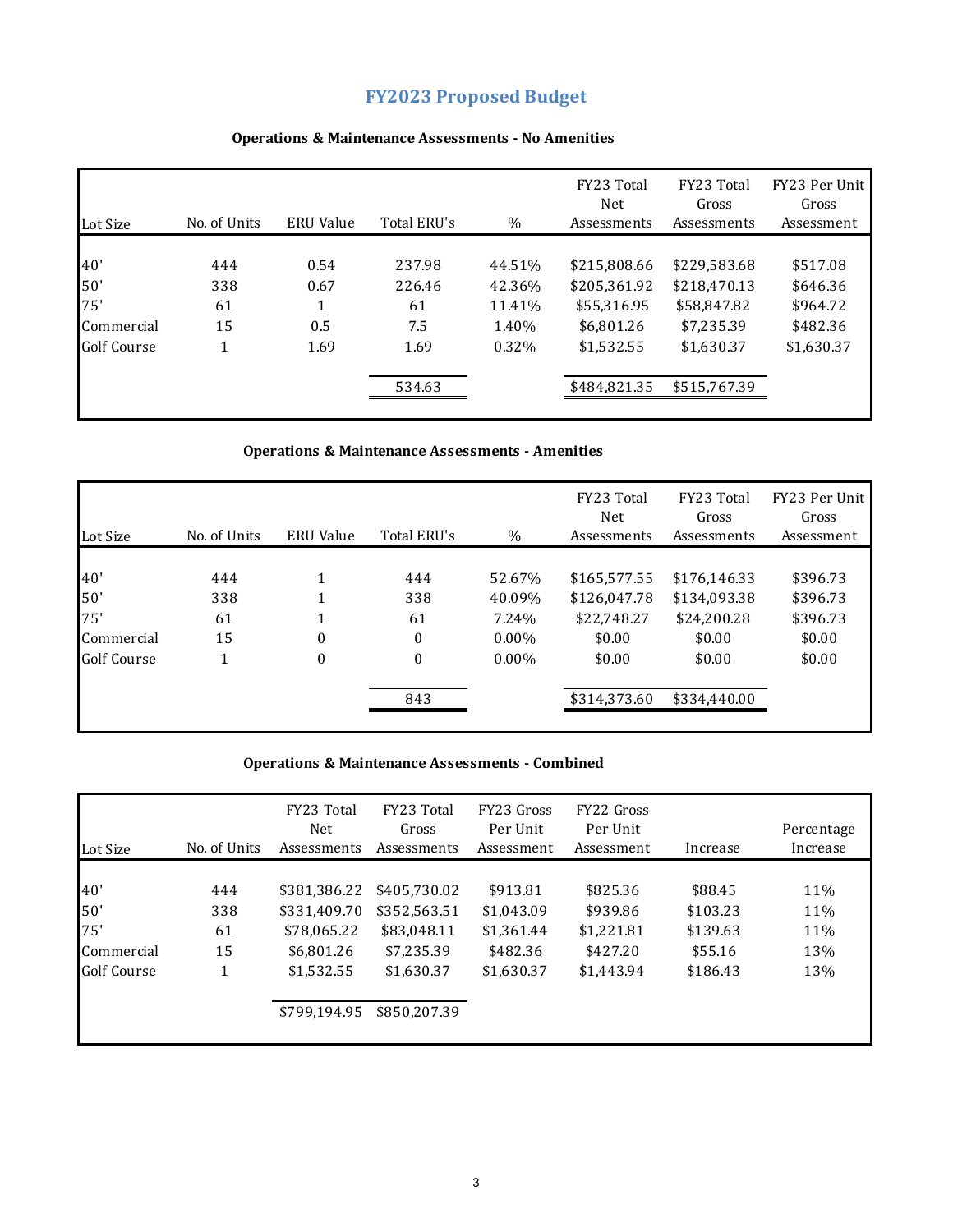GENERAL FUND BUDGET FISCAL YEAR 2023

#### **REVENUES:**

#### *Assessments*

The District will levy a non-ad valorem special assessment on taxable property within the District to fund all general operating and maintenance expenditures for the Fiscal Year. It will also enter into a Deficit Funding Agreement with landowner to fund the District's general operating and maintenance expenses throughout the fiscal year.

#### *Golf Course Lake Maintenance Contribution*

The District's Lake Maintenance expense will be partially funded by contributions from the Golf Course.

#### **EXPENDITURES:**

#### **Administrative:**

#### *Supervisor Fees*

The Florida Statutes allows each supervisor to be paid per meeting, for the time devoted to District business and board meetings. The amount is based upon 5 Supervisors attending meetings during the fiscal year.

#### *FICA Expense*

Represents the Employer's share of Social Security and Medicare taxes withheld from Board of Supervisor checks.

#### *Engineering*

The District's engineer, Dewberry Engineers, Inc., will be providing general engineering services to the District, e.g. attendance and preparation for monthly board meetings, review invoices, etc.

#### *Dissemination*

The District is required by the Security and Exchange Commission to comply with Rule 15c2-12(b) (5) which relates to additional reporting requirements for unrated bond issues.

#### *Attorney*

The District's legal counsel will be providing general legal services to the District, e.g. attendance and preparation for monthly meetings, preparation and review of agreements, resolutions, etc. 4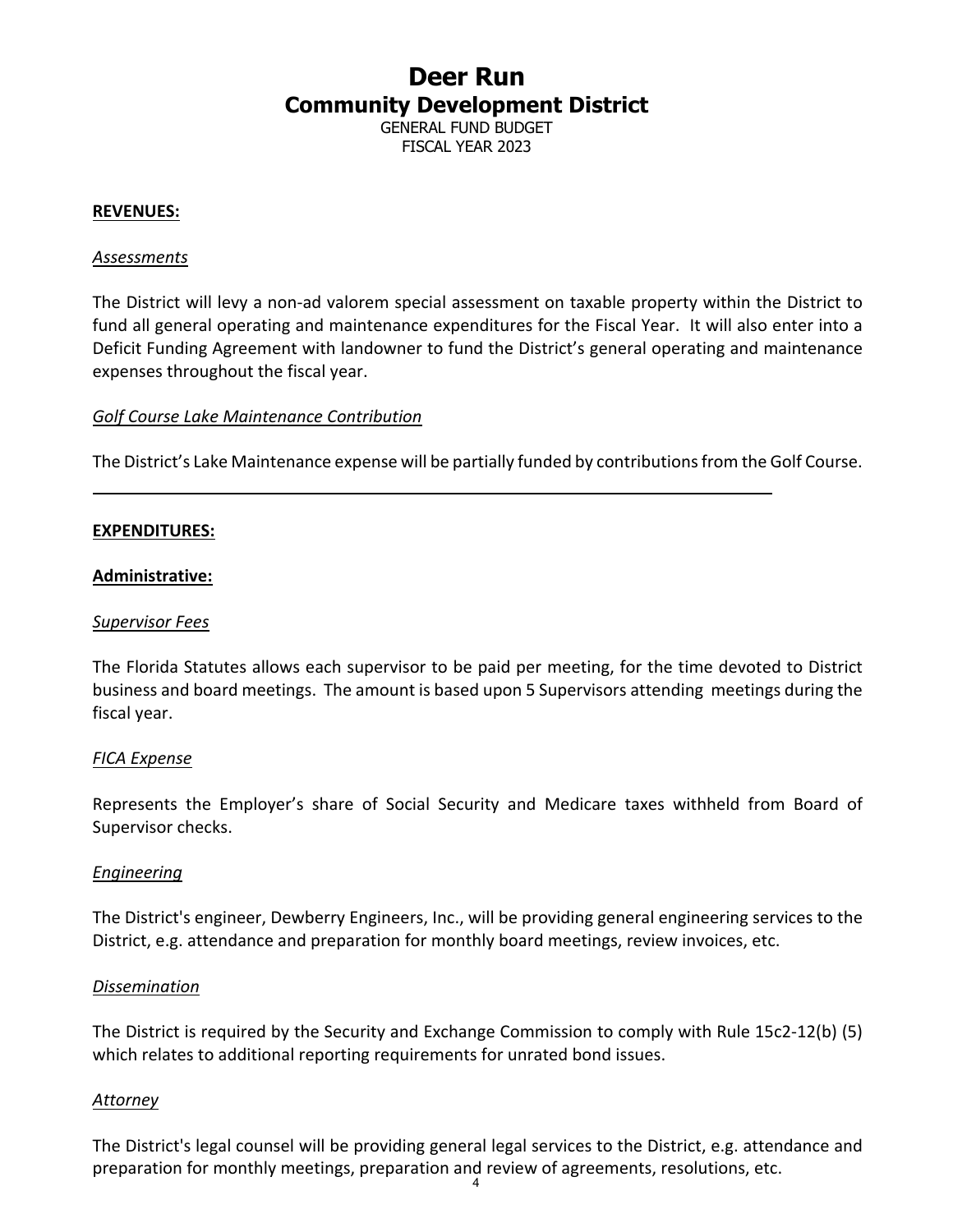GENERAL FUND BUDGET FISCAL YEAR 2023

#### *Annual Audit*

The District is required by Florida Statutes to arrange for an independent audit of its financial records on an annual basis. The District is contracted with Berger, Toombs, Elam Gaines & Frank to provide this service.

#### *Trustee Fees*

The District's Series 2018 Capital Improvement Revenue Bonds are held with a Trustee at Regions Bank.

#### *Arbitrage*

The District will contract with an independent certified public accountant, to annually calculate the District's Arbitrage Rebate Liability once the Bonds are issued. The District has contracted with AMTEC Corporation to provide this service.

#### *Assessment Roll Services*

Represents cost associated with certifying, invoicing and collections of annual operations and maintenance and debt service assessments.

#### *Management Fees*

The District has contracted with Governmental Management Services - Central Florida, LLC to provide Management, Accounting and Recording Secretary Services for the District. The services include, but are not limited to, recording and transcription of board meetings, administrative services, budget preparation, all financials reporting, annual audits, etc.

#### *Information Technology*

Represents costs related to the District's information systems, which include but are not limited to video conferencing services, cloud storage services and servers, security, accounting software, etc. Governmental Management Services – Central Florida, LLC provides these systems.

#### *Website Maintenance*

Represents the costs associated with monitoring and maintaining the District's website created in accordance with Chapter 189, Florida Statutes. These services include site performance assessments, security and firewall maintenance, updates, document uploads, hosting and domain renewals, website backups, etc. Governmental Management Services – Central Florida, LLC provides these services.

#### *Telephone*

Telephone and fax machine.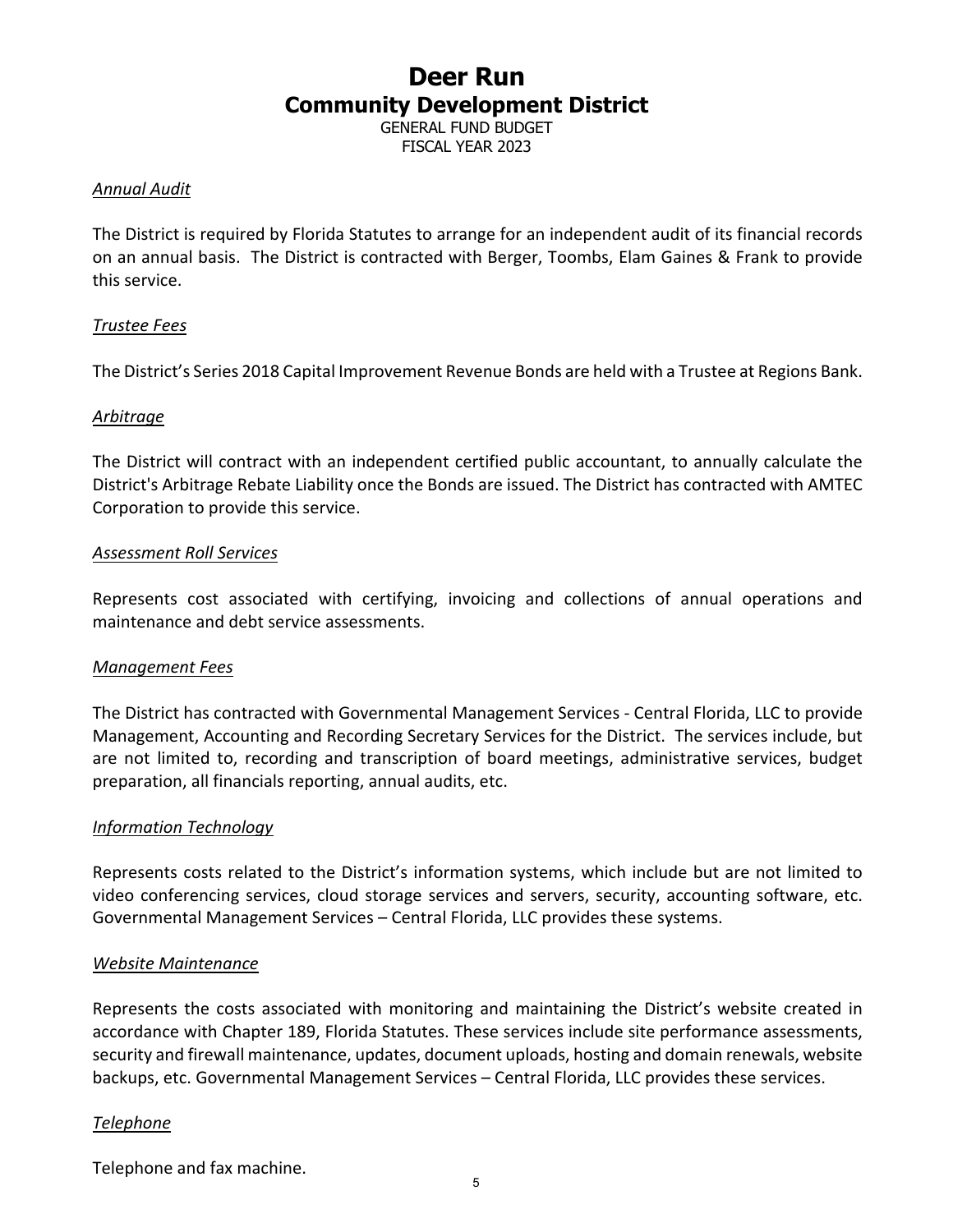GENERAL FUND BUDGET FISCAL YEAR 2023

#### *Postage*

Mailing of agenda packages, overnight deliveries, checks for vendors, and any other required correspondence, etc.

#### *Insurance*

Represents the District's general liability, public officials liability and property insurance coverage, which is provided by Florida Insurance Alliance (FIA). FIA specializes in providing insurance coverage to governmental agencies.

#### *Printing & Binding*

Printing and Binding agenda packages for board meetings, printing of computerized checks, stationary, envelopes etc.

#### *Travel Per Diem*

The Board of Supervisors can be reimbursed for travel expenditures related to the conducting of District business.

#### *Legal Advertising*

Advertising of monthly board meetings, public hearings, and any services that are required to be advertised for public bidding, i.e. audit services, engineering service, maintenance contracts and any other advertising that may be required.

#### *Other Current Charges*

Bank charges and any other miscellaneous expenses incurred during the fiscal year.

#### *Office Supplies*

The District incurs charges for supplies that need to be purchased during the fiscal year, including copier and printer toner cartridges, paper, file folders, binders, pens, paper clips, and other such office supplies.

#### *Dues, Licenses & Subscriptions*

The District is required to pay an annual fee to the Department of Community Affairs for \$175. This is the only expense under this category for the District.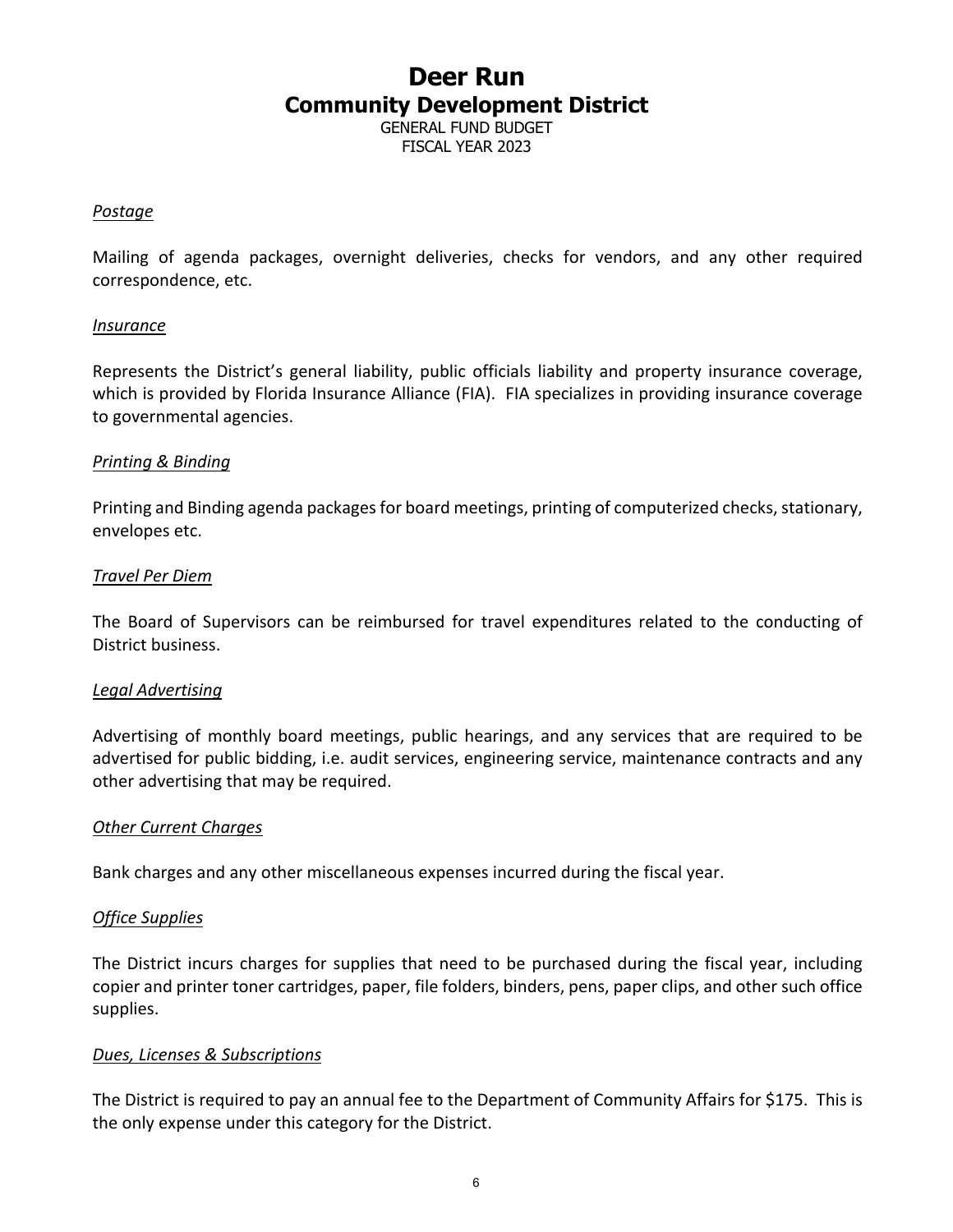GENERAL FUND BUDGET FISCAL YEAR 2023

#### **Maintenance:**

#### *Field Management*

The District is contracted with Governmental Management Services, Central Florida – LLC to provide onsite field management of contracts for District Services such as landscape maintenance. Services to include weekly site inspections, meetings with contractors, monitoring of utility accounts, attend Board meetings and receive and respond to property owner phone calls and emails.

#### *Electric*

This represents the District cost for electric and street lighting with Florida, Power & Light.

#### *Water & Sewer*

The District incurs cost for water with the City of Bunnell.

#### *Landscape Maintenance*

The District will incur landscape maintenance expenses, which include mowing, edging, stringtrimming, annual flower replacements, shrub and palm pruning, weeding, fertilization, pine straw, pest control and irrigation inspections during the fiscal year.

#### *Landscape Contingency*

To record the cost of landscape enhancements as well as any miscellaneous landscape items currently not budgeted or covered in landscape contract.

#### *Lake Maintenance*

The monthly aquatic management service of 28 waterways for the District is provided by Applied Aquatic Management. Services include monthly inspections and treatment for the continued control of torpedo grass, cattails, spike rush and algae.

#### *Water Feature Repair and Maintenance*

The monthly inspections and repair and maintenance of Hwy 100 and US1 Fountains and is contracted with Yellowstone Landscape.

#### *Irrigation Repairs*

To record the cost of repairs to the irrigation system and preventative maintenance on the irrigation pump station.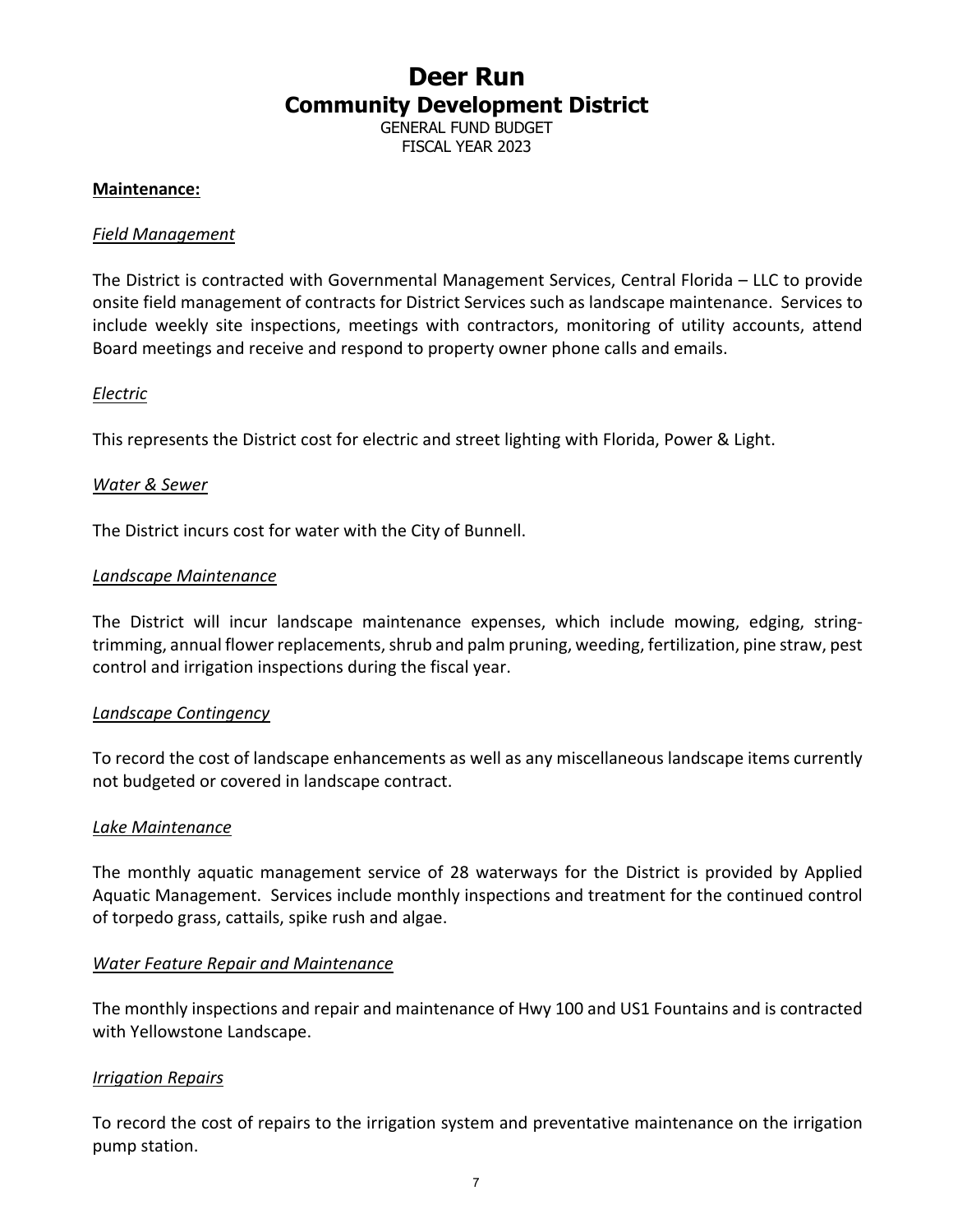GENERAL FUND BUDGET FISCAL YEAR 2023

#### *Contingency*

To record the cost of any maintenance expenses not properly classified in any of the other accounts.

#### **Amenity Center:**

#### *Amenities Management*

Represents the cost to staff the Amenity Center, oversee maintenance contracts related to the Amenity Center, conduct various special events throughout the year, administer rental program, respond to resident request, etc.

#### *Property Insurance*

The District will incur fees to insure items owned by the District for its property needs. Coverage is provided by Florida Insurance Alliance (FIA). FIA specializes in providing insurance coverage for government agencies.

#### *Pool Maintenance*

Represents estimated costs of regular cleaning and treatments of the pools within the District.

#### *Pool Chemicals*

Represents the costs of pool chemicals purchased to maintain the pool not covered by the pool maintenance contract.

#### *Janitorial Services*

Represents estimated costs to provide janitorial services and supplies for the District's amenity center.

#### *Pest Services*

The District will incur costs for pest control treatments to its amenity center.

#### *Facilities Maintenance*

Represents the estimated costs to provide routine repairs and maintenance on the District's common areas and amenities.

#### *Cable, Internet & Telephone Services*

The District will obtain cable television, internet and phone services for its amenity center.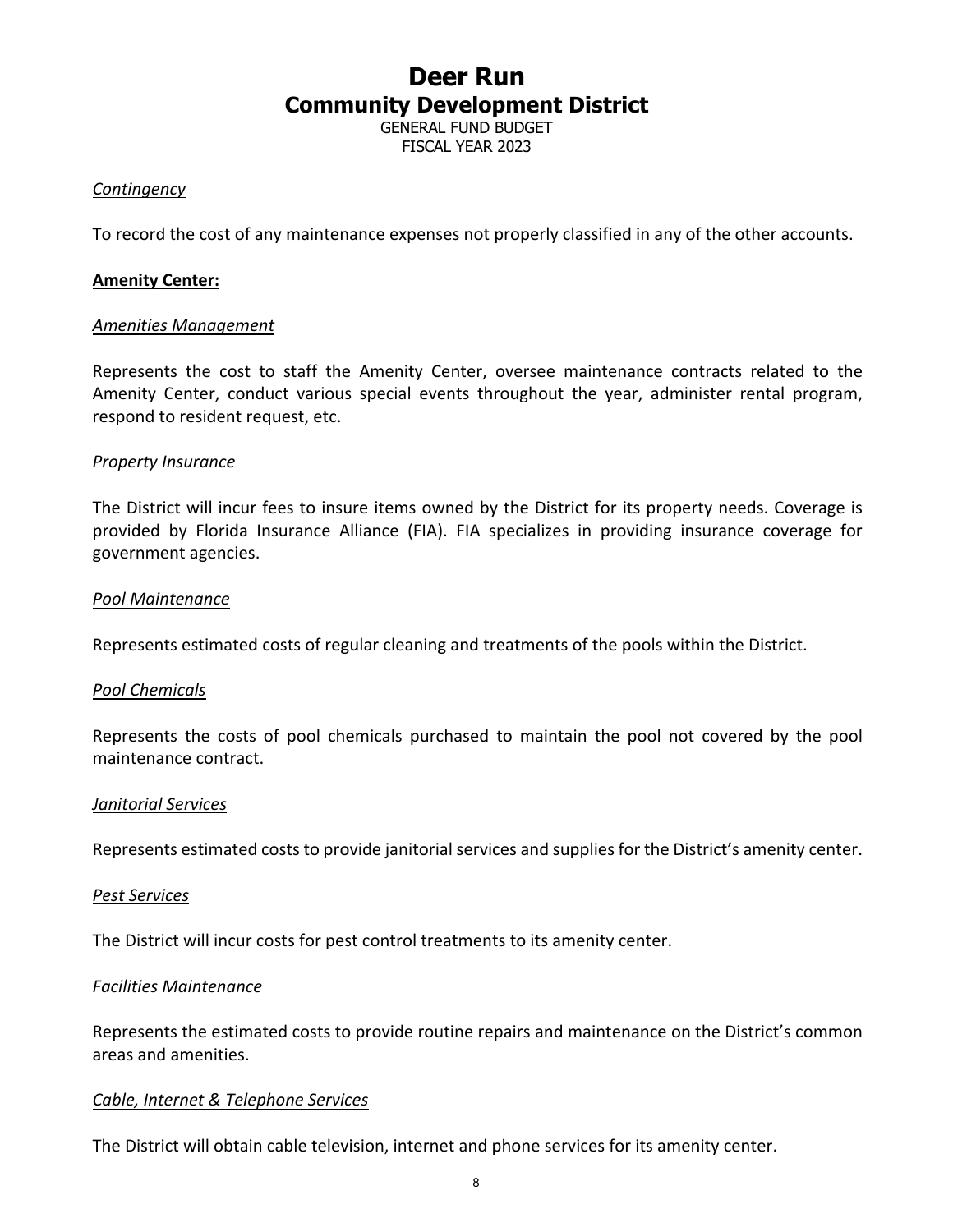GENERAL FUND BUDGET FISCAL YEAR 2023

#### *Electric – Amenities*

This represents the estimated cost for electric utilities of the Amenity Center.

#### *Water & Sewer – Amenities*

This represents the estimated cost for electric utilities of the Amenity Center.

#### *Gas Service*

Represents estimated gas services provided at the amenity center.

#### *Trash Removal*

Represents the estimated cost of trash removal.

#### *Security Monitoring*

Represents estimated costs of maintaining security systems for the amenity center and any maintenance needed to those systems.

#### *Access Cards*

Represents the estimated cost for providing and maintaining an access card system.

#### *Operating Supplies*

Represents estimated costs of supplies purchased for operating and maintaining common areas.

#### *Amenity Repairs & Maintenance*

Represents estimated cost for repairs and maintenance of the amenity center.

#### *Pool Repairs & Maintenance*

Estimated miscellaneous pool maintenance cost not included under the agreements with Spies Pools and Roberts Pool Service.

#### *Special Events*

The Facilities Manager will coordinate and provide various activities throughout the year. The amount represents the cost of supplies, notice of events, etc.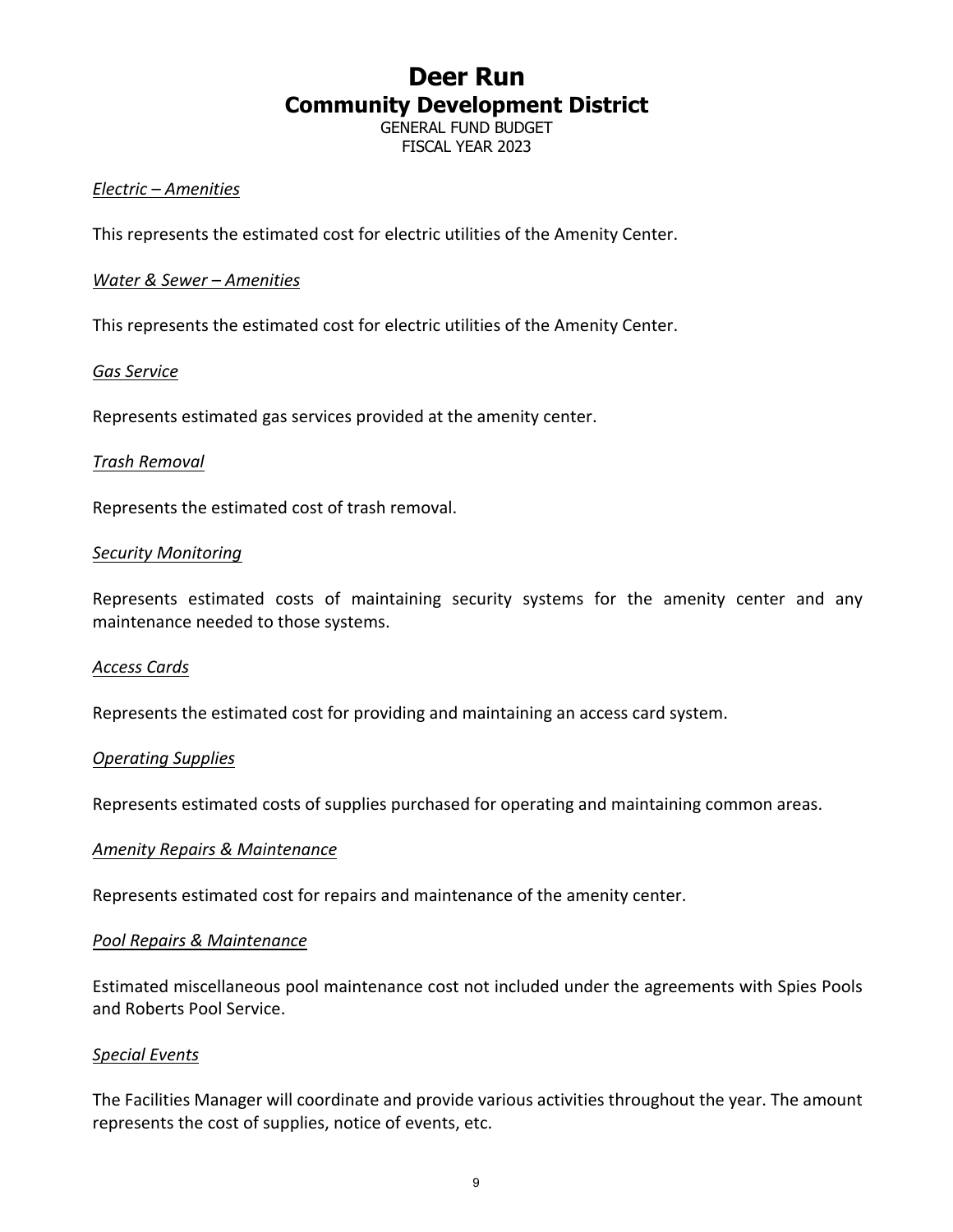GENERAL FUND BUDGET FISCAL YEAR 2023

#### *Holiday Decor*

The District will incur costs to related to the decoration of common areas during the Holidays.

#### *Fitness Center Repairs & Maintenance*

Represents costs related to repairing and maintaining the fitness equipment owned by the District.

#### *Office Supplies*

The District incurs charges for supplies that need to be purchased during the fiscal year, including copier and printer toner cartridges, paper, file folders, binders, pens, paper clips, and other such office supplies.

#### *ASCAP/BMI Licenses*

The District obtains licenses with ASCAP and BMI in order to provide entertainment in its amenity center.

#### *Elevator Maintenance*

Represents costs of repairs and maintenance of the elevators.

#### *Contingency*

To record the cost of any amenity expenses not properly classified in any of the other accounts.

#### **OTHER SOURCES AND USES:**

#### *Capital Reserve*

Funds transfer out to Capital Projects fund.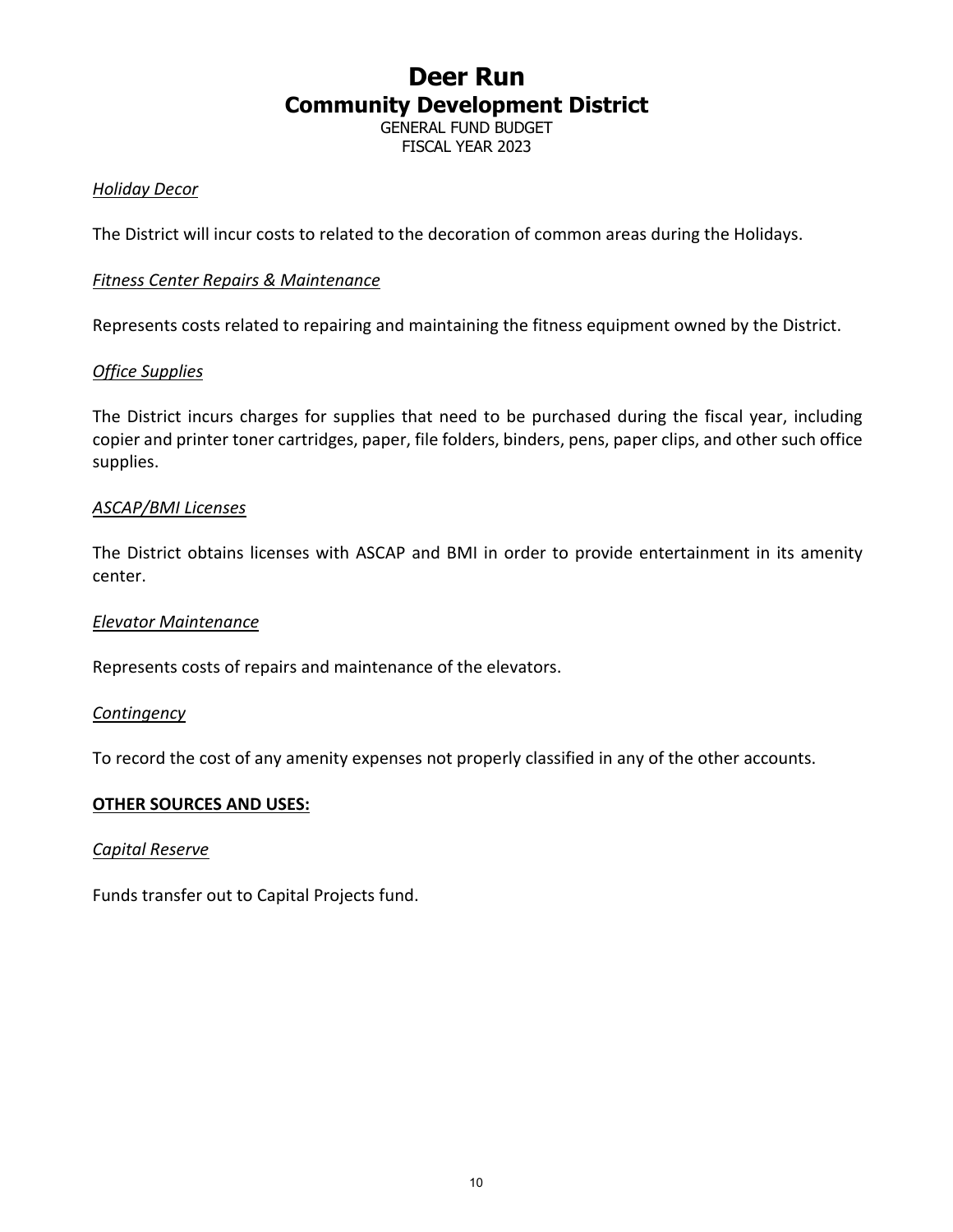### **Capital Reserve Fund Budget**

| <b>DESCRIPTION</b>                      | <b>ADOPTED</b><br><b>FY2022</b><br><b>BUDGET</b> | <b>ACTUAL</b><br><b>THRU</b><br>4/30/22 | <b>PROJECTED</b><br>NEXT <sub>5</sub><br><b>MONTHS</b> | <b>TOTAL</b><br>AS OF<br>9/30/22 | <b>APPROVED</b><br>FY2023<br><b>BUDGET</b> |
|-----------------------------------------|--------------------------------------------------|-----------------------------------------|--------------------------------------------------------|----------------------------------|--------------------------------------------|
| <b>Revenues</b>                         |                                                  |                                         |                                                        |                                  |                                            |
| <b>Carry Forward Surplus</b>            | \$0                                              | \$0                                     | \$0                                                    | \$0                              | \$9,007                                    |
| <b>TOTAL REVENUES</b>                   | \$                                               | \$<br>٠                                 | \$<br>٠                                                | \$<br>٠                          | \$<br>9,007                                |
| <b>Expenditures</b><br>Capital Outlay   | \$0                                              | \$993                                   | \$0                                                    | \$993                            | \$1,000                                    |
| <b>TOTAL EXPENDITURES</b>               | \$                                               | \$<br>993                               | \$                                                     | \$<br>993                        | \$<br>1,000                                |
| Other Sources/(Uses)<br>Capital Reserve | \$10,000                                         | \$993                                   | \$9,007                                                | \$10,000                         | \$50,000                                   |
| <b>Total Other Sources/(Uses)</b>       | \$<br>10,000                                     | \$<br>993                               | \$<br>9,007                                            | \$<br>10,000                     | \$<br>50,000                               |
|                                         |                                                  |                                         |                                                        |                                  |                                            |
| <b>EXCESS REVENUES</b>                  | \$<br>10,000                                     | \$                                      | \$<br>9,007                                            | \$<br>9,007                      | \$<br>58,007                               |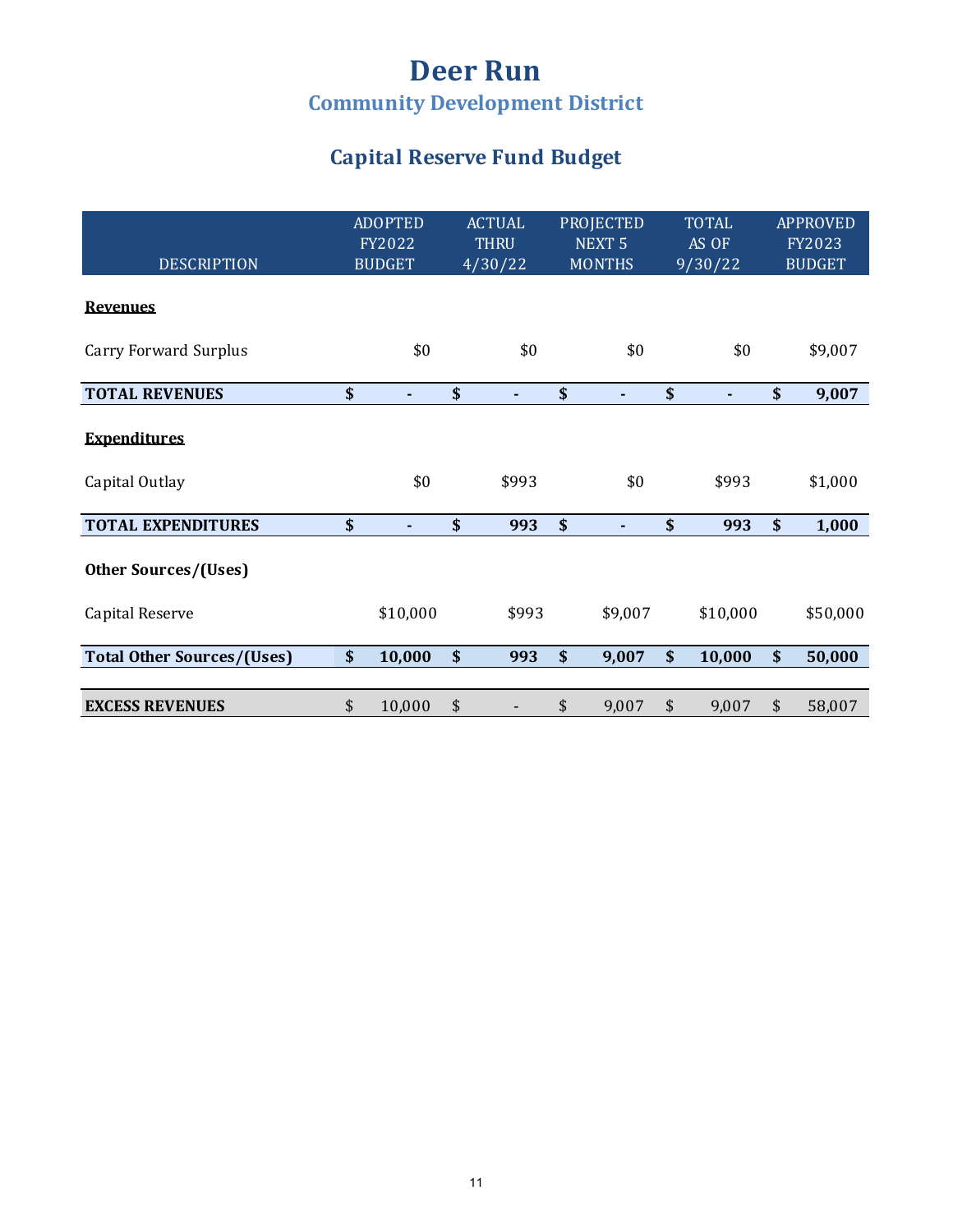## **Deer Run**

### **Community Development District**

### Debt Service Fund Budget - Series 2018

| <b>DESCRIPTION</b>           | <b>ADOPTED</b><br>FY2022<br><b>BUDGET</b> | <b>ACTUAL</b><br><b>THRU</b><br>4/30/22 | <b>PROJECTED</b><br>NEXT <sub>5</sub><br><b>MONTHS</b> | <b>TOTAL</b><br>AS OF<br>9/30/22 | <b>APPROVED</b><br>FY2023<br>#REF! |
|------------------------------|-------------------------------------------|-----------------------------------------|--------------------------------------------------------|----------------------------------|------------------------------------|
| <b>Revenues</b>              |                                           |                                         |                                                        |                                  |                                    |
| Debt Assessments             | \$652,463                                 | \$545,811                               | \$106,652                                              | \$652,463                        | \$<br>652,463                      |
| Interest                     | \$100                                     | \$47                                    | \$34                                                   | \$81                             | \$100                              |
| <b>Carry Forward Surplus</b> | \$342,444                                 | \$341,348                               | \$0                                                    | \$341,348                        | \$340,697                          |
| <b>TOTAL REVENUES</b>        | \$<br>995,006                             | \$<br>887,206                           | \$<br>106,686                                          | \$<br>993,892                    | \$<br>993,259                      |
| <b>Expenditures</b>          |                                           |                                         |                                                        |                                  |                                    |
| Interest - $11/1$            | \$231,598                                 | \$231,598                               | \$0                                                    | \$231,598                        | \$<br>226,468                      |
| Principal - 5/1              | \$190,000                                 | \$0                                     | \$190,000                                              | \$190,000                        | \$<br>205,000                      |
| Interest - $5/1$             | \$231,598                                 | \$0                                     | \$231,598                                              | \$231,598                        | \$<br>226,468                      |
| <b>TOTAL EXPENDITURES</b>    | \$<br>653,195                             | \$<br>231,598                           | \$<br>421,598                                          | \$<br>653,195                    | \$<br>657,935                      |
|                              |                                           |                                         |                                                        |                                  |                                    |
| <b>EXCESS REVENUES</b>       | \$<br>341,811                             | \$<br>655,609                           | \$<br>(314, 912)                                       | \$<br>340,697                    | \$<br>335,324                      |
|                              |                                           |                                         |                                                        | Interest 11/1                    | \$220,933                          |